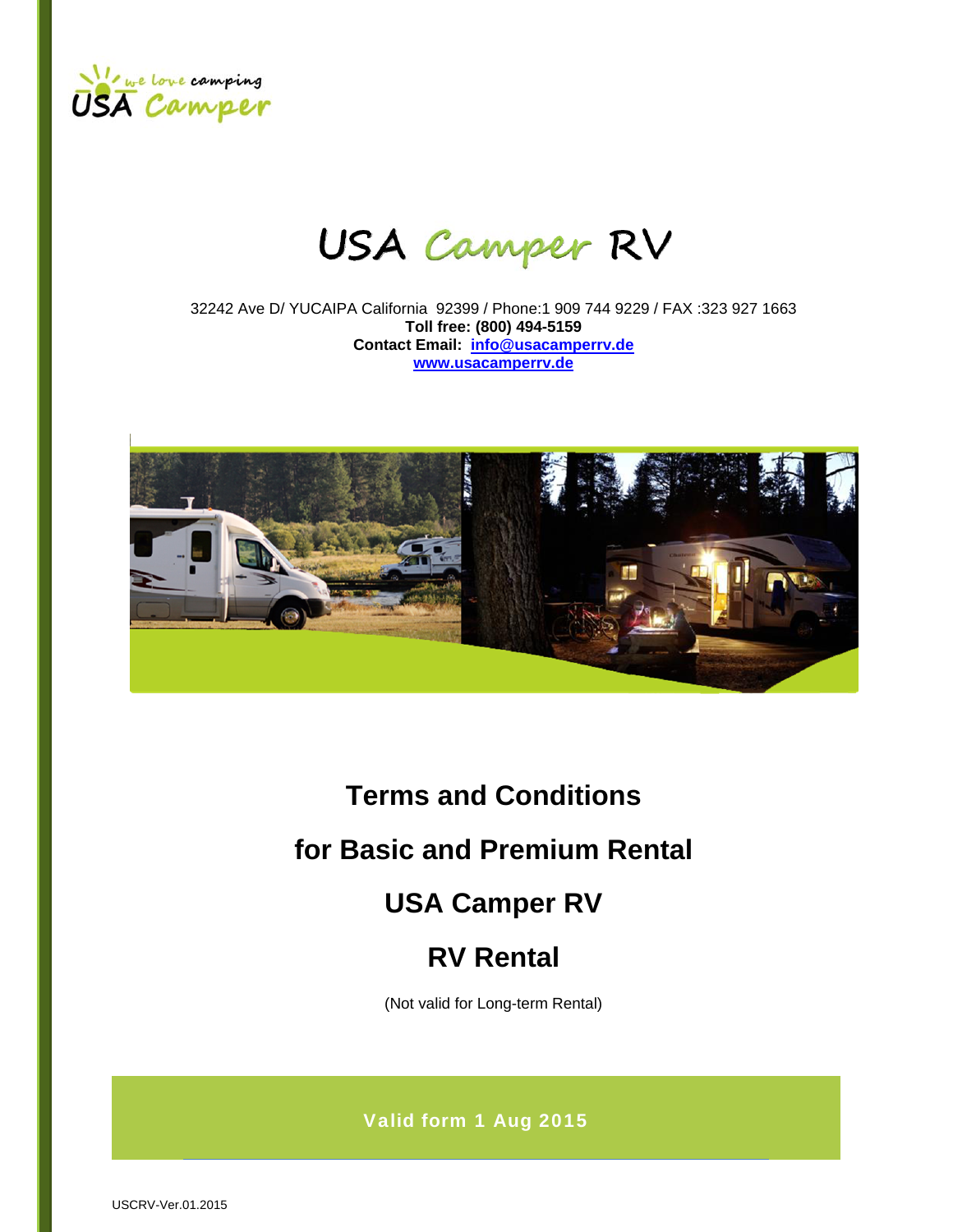

# **Summary of Rental Conditions**

This document contains a brief summary of our rental conditions. The full details of our rental contract do apply. Rates quoted are in US dollars.

# . **Rates Include:**

- 100 free miles a day
- Vehicle Consultation
- Vehicle prep kit
- 24 hour roadside assistance
- Extra Driver Fees
- Standard Liability of US\$1,000
- Public Liability Insurance
- Camping guide

# **Additional Products:**

These additional items are available for hire and are payable upon pick up:

- Prep Fee is **US\$160 mandatory**
- Care Free Package US\$269 per rental

( USA CAMPER is cleaning the Vehicle inside and outside, we refill Propane, we refill Water and empty the waste tank) (\$269.00)

- Personal Kit US\$60 per person
- Unlimited miles are US\$19 a day
- 500 mile packages US\$135
- Child seat US\$50 per rental
- Camping Table US\$10 per rental
- BBQ US\$20 per rental
- Firewood US\$10 per rental
- Camping chair US\$10 per rental
- Bike US\$165 each per rental
- Bike rack US\$75 per rental
- VIP Insurance US\$15 per day
- GPS US\$99 per rental
- WiFi 3G/4G US\$110 per rental

Additional miles will be charged at US\$0.35 per mile plus local tax.500 mile packages are available at a cost of \$135. Mileage packages must be prepaid before departure. There is no refund for any unused miles. Excess miles are charged at \$0.35 per mile.

#### **Discounts ( This Discount cannot combined with early bird discount)**

21+ nights - 5% off above rates

- 39+ nights 10% off above rates
- Multiple rentals are eligible for the long-term discount
- There are other long-term discounts available (request only)

# **Early Bird Discounts**

15% Discount - Reservations and payment made by 31 October 2015

10% Discount - Reservations and payment made by 31 December 2015

5% Discount Reservations and payment made by 28 February 2016

**Early payment (full payment) is required in order to apply the early bird discount. Early bird discounts cannot combine with the long term discounts (Discount will be deduct form the daily rate)**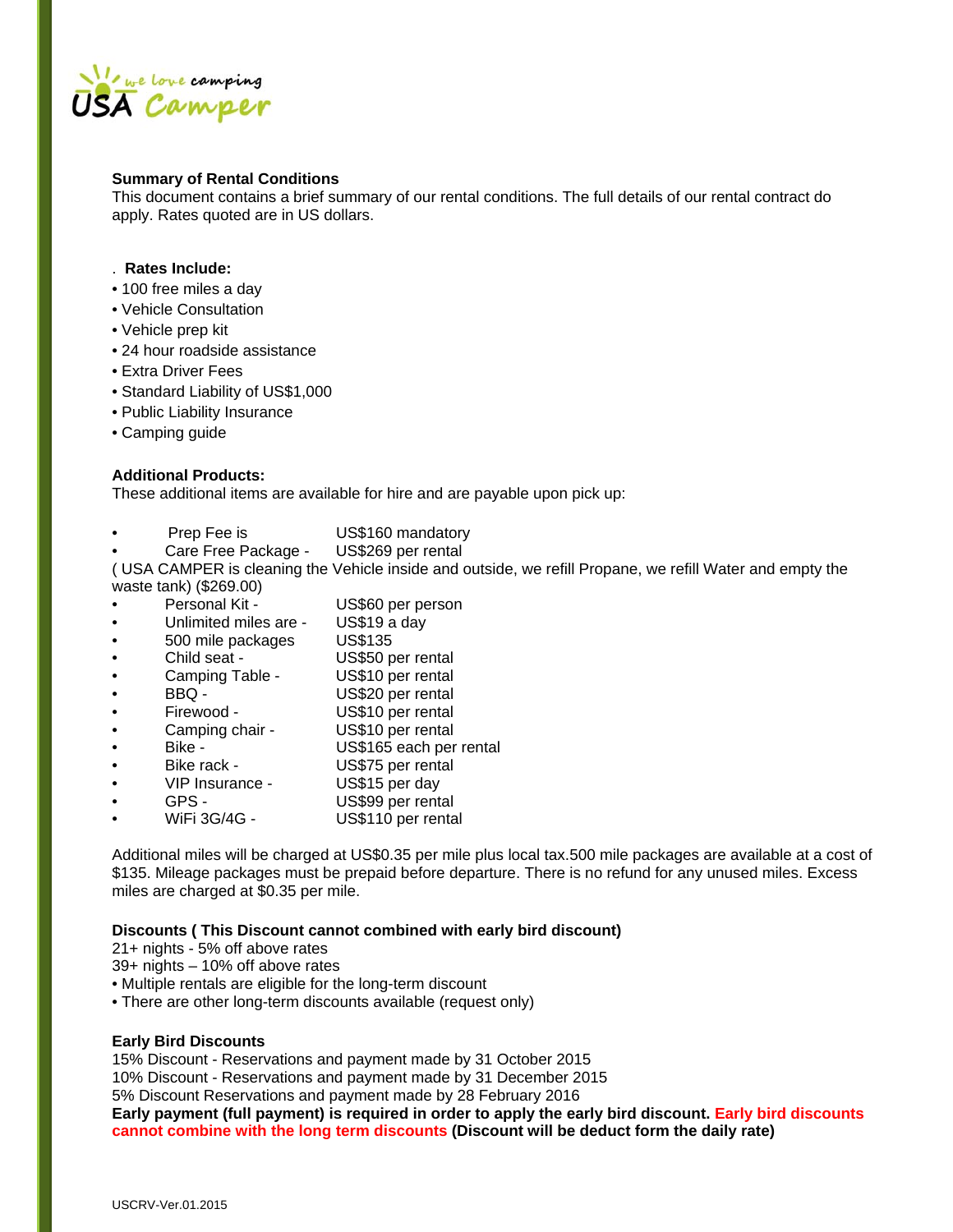

There is a minimum of 14 rental days for one-way rentals. There is a minimum of 7 rental days in the low season There is a minimum of 14 rental days in the high season

# **Booking Changes**

One free change per booking up to 60 days prior to pick up, any additional modification of reservations is subject to a USD 20.00 handling fee.

There are no exceptions to this rule. The following situations are classified as booking modification:

- Change of date for vehicle pick-up or drop-off - minimum notice 30 days before arriving

- Change of location (depot) for vehicle pick-up or drop-off is an fee of 150USD -minimum notice 30 days before arriving

- Change of vehicle category - minimum notice 30 days before arriving

- any change 29 before arriving extra cost will apply

# **Rental Extension**

If the customer wishes to extend the rental whilst on hire, they must first obtain authorization from USA Camper RV Reservations who will advise of the additional costs. Rental extension is subject to fleet availability. The extra cost (Gross Rate) of an extended rental must be paid by credit card trough PayPal. Client don't need a PayPal account. A fee of 4% will be added for payment with credit card.

# **Rental Charges**

Rental Charges are calculated on a "per night' basis. Vehicles can be picked and dropped off during office hours. USA Camper RV Branches are open Monday to Friday from 9am to 5pm (latest drop off time is 12pm), and Saturday from 9am to 12pm (latest drop off time is 11am). Branches will be closed Sundays and public holidays.

#### **Branch Hours**

USA Camper RV branches are open Monday to Friday from 9am to 5pm, and Saturday from 9am to 12pm. Branches will be closed Sundays and the following public holidays:

- Presidents Day 16 February 2015
- Memorial Day 26 May 2015
- Independence Day 3July 2015
- Labor Day 7 September 2015
- Thanksgiving Day 26 November 2015
- Christmas Eve 24 December 2015
- Christmas Day 25 December 2015
- Christmas Day 26 December 2015
- New Year's Eve 31. December 2015
- New Year Day 1 January 2016

#### **Vehicle Collection and Return**

Pick-up time is between 12:00 noon and 3:00 PM Monday to Friday and 9am and 11am Saturday. Drop off Time is between 9:00 AM and 11:00 AM Monday to Saturday.

#### **Transfers**

Vehicles must be collected and returned to our branches.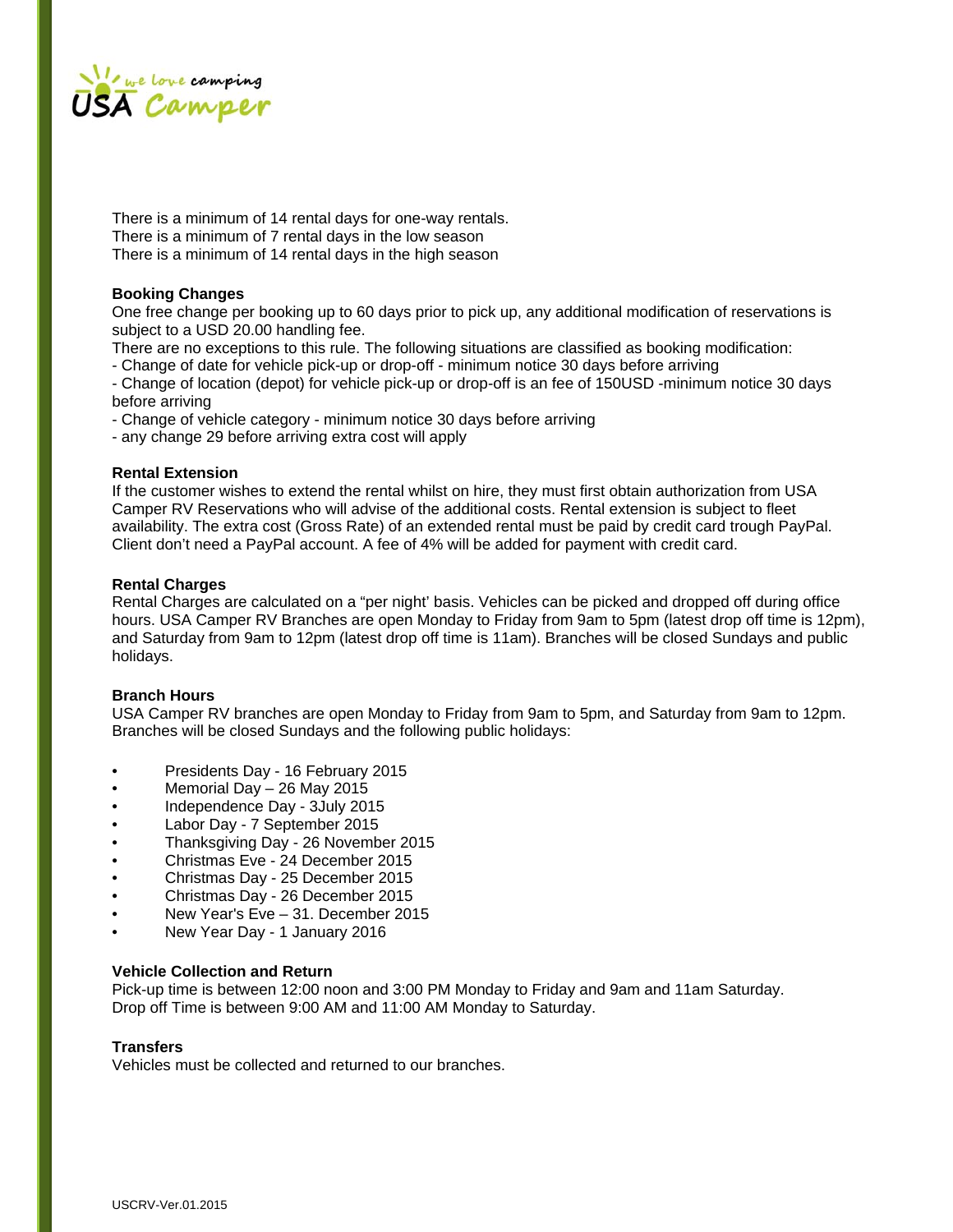

# **Shuttle Service & Transportation**

We offer a shuttle service from LAX and all Airport hotels with an radius form 5miles. A priority shuttle service scheduling will be granted to customers that have supplied the pick-up hotel information at least 72 hours in advance. To avoid waiting times and/or to confirm shuttle service ALL international customers shall call the rental station immediately upon to schedule the pick-up time. **Toll Free (800) 494-5159**

- Clients must call the rental station **upon arrival** or to schedule the transfer time and place.
- Clients can **pick up the vehicle the day they arrive from overseas or trans-continental if they have his own transportation (rental car or super shuttle) and they arrive before 3pm on our Branch.**
- Transfers are provided
	- o Los Angeles LAX to Yucaipa
- In San Francisco the picked up is in **Millbrae Bart Station** or **all Airports hotel in south San Francisco** there is no pickup in downtown SFO
- *Pick up in Las Vegas / San Diego / Phoenix we deliver the Vehicle to any Hotel in these City's between 10am and 1pm at the latest. We cannot store in these city's any luggage.*
- The complimentary permitted amount of luggage is in accordance with the airline regulations (2) suitcases @ 50 pds / 23 kgs plus 2 pieces of hand luggage per person).

# **Transfer & Distances to/USA CAMPER RV station:**

- Los Angeles Intl Airport (LAX) & hotels 80 miles free transfer
- Marina Del Rey | Venice 90 miles \$75 per trip
- Santa Monica 90 miles \$75 per trip
- Downtown Los Angeles 70 miles; \$75 per trip
- Burbank Airport 80 miles; \$75 per trip
- Anaheim | Disneyland 60 miles \$60 per trip

# **San Francisco**

Millbrae Bart Station or all Airports hotel in South San Francisco Millbrae Station 200 North Rollins Road / Millbrae, CA 94030 - See more at: http://www.bart.gov/stations/mlbr/map#sthash.APu3SYkU.dpuf http://www.bart.gov/stations/mlbr/map

#### **Las Vegas**

We deliver to all Hotels in Las Vegas **San Diego** We deliver to all Hotels in San Diego **Phoenix** We deliver to all Hotels in Phoenix

# **Vehicle Drop Off**

Drop Off time is between 9:00 AM and 11.00 AM A charge of US\$50/hour applies for a late vehicle return. We offer a free Shuttle to San Bernardino Metro link this public Transportation is connected to the LAX Airport.

We like to advice for the transfer form Yucaipa to take the Metro link to the Union Station and form there with a Bus Flyaway to LAX – We offer a pre reservation for the Client a one-way rental car to drop-off in LAX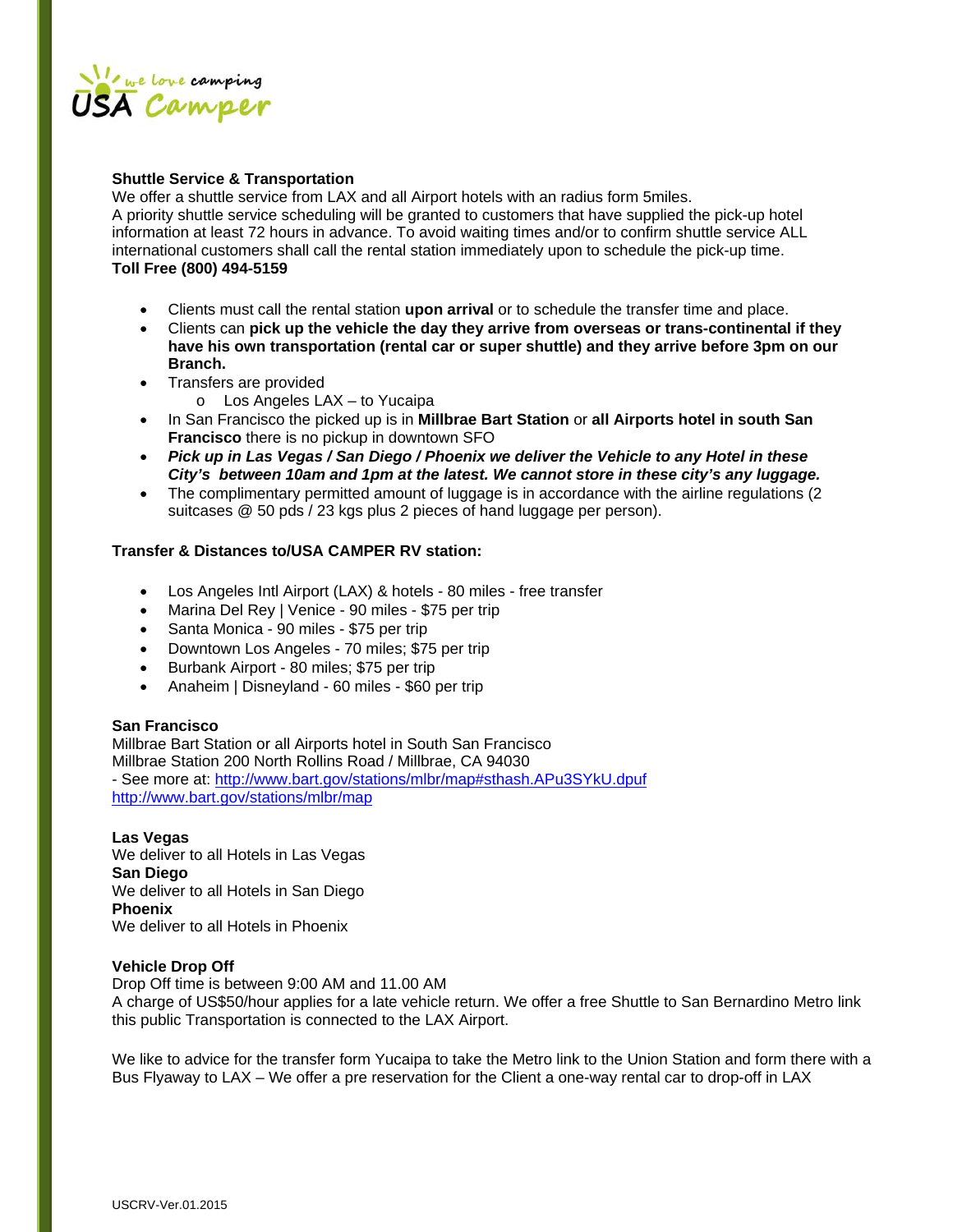

# **Transfers are provided**

- o From Yucaipa San Bernardino Metro Link
- o From Yucaipa Ontario Airport ( Car rental)
- o From Yucaipa any Ontario Airport hotel

**Drop off in: San Francisco** Millbrae Bart Station or all Airports hotel in South San Francisco .. Millbrae Station 200 North Rollins Road / Millbrae, CA 94030 - See more at: http://www.bart.gov/stations/mlbr/map#sthash.APu3SYkU.dpuf **http://www.bart.gov/stations/mlbr/map**

# **Las Vegas**

We pick up from all Hotels in Las Vegas and Terminal 1 Remote/Oversize Vehicle parking is located on Gilespie Road, across the street from the McCarran Rent-A-Car Center. Vehicles more than 22 feet long and 8 <sup>1</sup>/<sub>2</sub> ft. wide, or more than 13 <sup>1</sup>/<sub>2</sub> ft. high must use Oversize/Remote. Courtesy shuttle service is available to Terminal 1. Map available at :

**https://www.mccarran.com/Park/Terminal1Parking/Terminal1-RemoteorOversizeVehicle.aspx**

#### **San Diego**

We pick up from Hotels in San Diego And SDIA Long Term Lot 1 - Harbor Drive (formerly known as SAN Park Harbor Drive) 3015 North Harbor Drive / San Diego, CA 92101(1326 Parking Stalls)

#### **Phoenix**

We pick up oversize parking International Airport in Phoenix Over height or oversize parking is available in the uncovered economy parking areas and Oversized Vehicle parking area east of Terminal 4. Map available at **http://skyharbor.com/pdf/PHXAirportMap.pdf**

#### **One-way fee**

We deliver all Units from Los Angeles to following location San Francisco, San Diego, Phoenix, Las Vegas, (Seattle and Vancouver only on request and minimum 40 rental days) There is no fee for LAX – LAX. There is a minimum of 14 rental days for one-way rentals.

|            | <b>LAX</b> | <b>LAS</b> | <b>PHX</b> | <b>SFO</b> | <b>SAN</b> | <b>SEA</b> | <b>VYR</b> |
|------------|------------|------------|------------|------------|------------|------------|------------|
| <b>LAX</b> |            | \$450      | \$450      | \$450      | \$450      | \$1000     | \$1000     |
| <b>LAS</b> | \$450      | \$450      | \$450      | \$650      | \$650      | \$1000     | \$1000     |
| <b>PHX</b> | \$450      | \$450      | \$450      | \$750      | \$550      | \$1200     | \$1200     |
| <b>SFO</b> | \$450      | \$650      | \$750      | \$450      | \$650      | \$800      | \$800      |
| <b>SAN</b> | \$450      | \$650      | \$550      | \$650      | \$450      | \$1400     | \$1400     |
| <b>SEA</b> | \$1000     | \$1000     | \$1200     | \$800      | \$1200     | \$0        | \$350      |
| <b>VYR</b> | \$1000     | \$1000     | \$1200     | \$800      | \$1200     | \$350      | \$350      |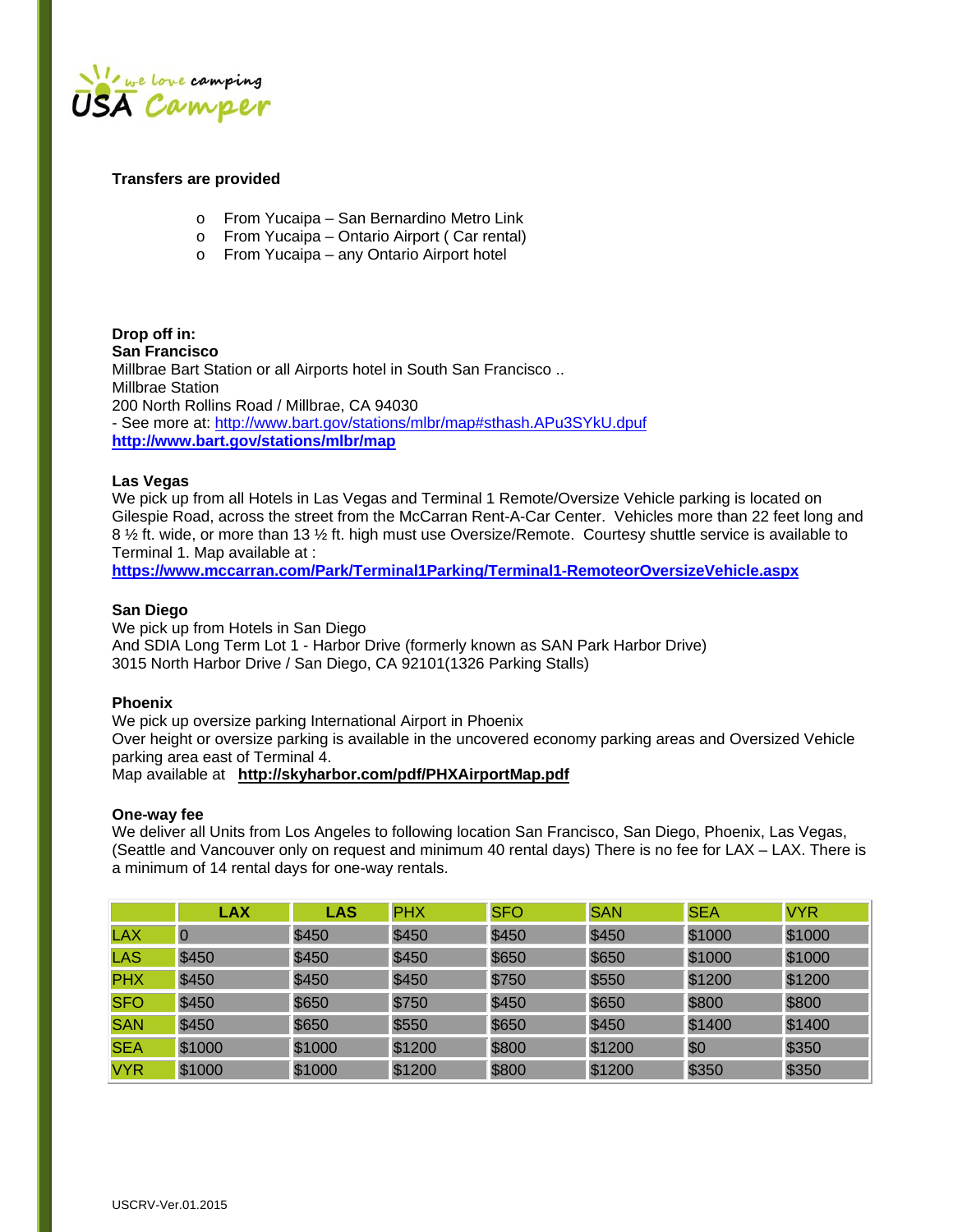

#### **Payment**

Payment for rental charges and other charges must be received 45 days prior to departure. On Request USA Camper RV will accept credit card payment (4% fee). If payments are not received when due, USA CAMPER RV reserves the right If payments are not received when due to cancel the reservation without notice. Payment can be made by international wire transfer USA CAMPER RV. If the client pays directly USA Camper RV pays for the wire fees. Without payment in "full" the RV will not be released to the customer.

# **Deposit**

USA CAMPER RV requires a security deposit of US\$1,000.00 at the time of pickup. **This deposit can be paid in Cash in Euro/ Pound/ Dollar or can be wired in our German bank account.** We do not except Credit Cards for deposit.

# **Administration Fees / Taxes**

Taxes a charge of 10% of the total cost ( is prepaid)

# **Credit Cards**

AMEX, VISA and MasterCard are not accepted**. (Only on request 4% fee)**

# **Driver's License and Minimum Age**

A current and full motor vehicle driver's license is required. If the driver's license is not in the English language then an international driver's license is also recommended. An accredited English translation will be accepted in lieu of an international driving permit. The driver's license must have been held for at least two years and be valid for the whole length of the rental. The original driver's license must be shown at time of pick-up when the driver is present. Drivers must be 25 years of age or over.

#### **Vehicle Preparation Fee**

A fee of \$160 applies on collection of the vehicle to cover the vehicle preparation and equipment. This includes all pre-cleaning and mechanical servicing, 1st tank of propane gas and vehicle kit (pots, pans, crockery, cutlery, cooking utensils, broom and dust bin).

# **Campground Guides**

Each vehicle is supplied with complimentary road maps and campground guides.

#### **Vehicle Consultation**

On pick up of the vehicle our staff will provide a complimentary vehicle consultation. This includes an explanation of all the interior and exterior features of the vehicle as well as driving tips.

# **Travel Restrictions**

Mexico:

Traveling into Mexico is permitted request only, client have to provide their own insurance. Traveling into Mexico client has no coverage for breakdowns' the client is full responsible. Death Valley

Traveling into Death Valley is not permitted between May 15th and September 15th. Alaska/ Canada:

Traveling within Alaska, Yukon and/or NWT (North West Territories) is permitted. USA Camper RV must be advised at the time of reservation. Customers have to provide their own insurance.

Traveling into Alaska/ Canada client has no coverage for breakdowns' the client is full responsible.Other Private-, gravel-, dirt- or logging roads and other non-public roads, beaches, etc. are prohibited. Burning Man Festival:

can be driven to The Burning Man Festival as long as written permission is obtained from USA CAMPER prior to travel. For any violation an additional surcharge of \$1000 will apply - No exceptions

An additional Burning Man Surcharge of USD 1000.00 per rental applies for ALL SFO pickups An additional Burning Man Surcharge of USD 500.00 per rental applies for ALL LAS & LAX pickups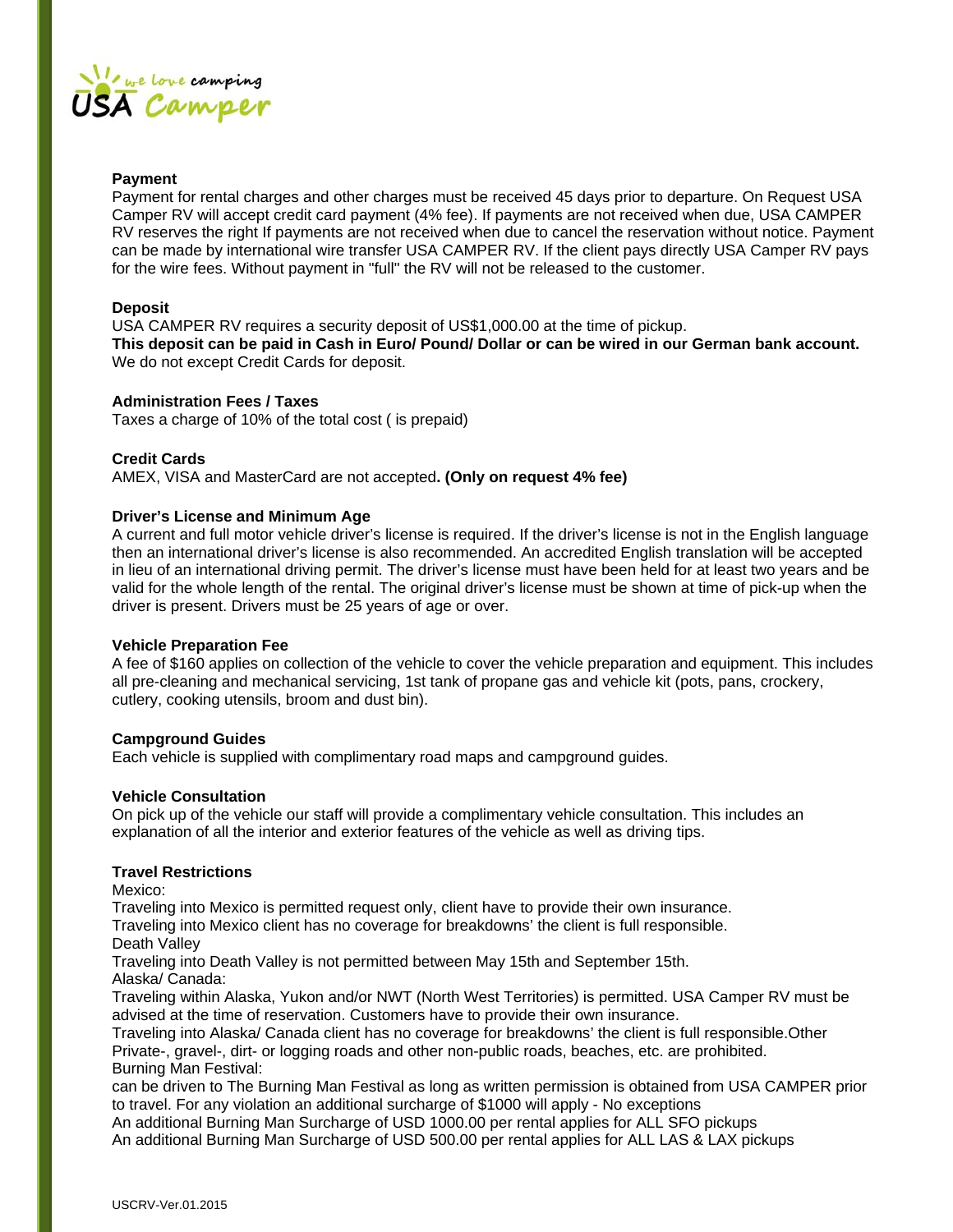

# **USA CAMPER RV will hold the customer fully responsible for accidents or mechanical breakdowns occurring in a travel restricted area! Insurance coverage will be void in case of violation!**

#### **Change of Drop Off Destination**

If the renter wishes to change the drop off destination after the rental has commenced, they first must obtain authorization from the USA Camper RV Head Office. Subject to the change being approved, a minimum additional charge of \$600 will apply.

#### **Repairs**

It may happen that small repairs are required. Repairs up to \$50 may be affected without authorization and will be reimbursed unless the damage is caused by the renter. For amounts over \$50, USA Camper RV will need to be informed in advance. All vehicles are covered for 24hr emergency roadside assistance.

#### **Infringements and Administration Fees**

USA Camper RV reserves the right to charge the renter for any speeding, toll way or parking fines not reported on return of the vehicle. In addition to these costs, USA Camper RV reserves the right to charge for associated administration costs for processing the fines (irrespective of excess). An administration fee of \$75 per fine will be applicable.

#### **Change Of Vehicle**

Should the vehicle booked be unavailable through unforeseen circumstances, we reserve the right to substitute an alternative vehicle without prior notification and at no extra cost. This shall not constitute a breach of contract and does not entitle the renter to a refund.

#### **Vehicle Category**

Vehicles cannot be requested by make or model, only by vehicle category**.**

#### **Voluntary Downgrade**

Should the renter decide to take a lesser vehicle than booked within 14 days of pick up or during the rental then they will not be entitled to any refund.

#### **Limit of Liability**

In the event of no alternative vehicle being available to the renter our liability is limited to a refund of the hire charge or in the case of mechanical failure (unless caused by the renter) the remainder of the hire period.

#### **Important**

We reserve the right to refuse any rental at our discretion.

#### **Animals**

Service dogs are permitted to travel in our vehicles with prior permission from USA Camper RV. No other animals are permitted in our vehicles.

#### **Smoking**

Smoking is not allowed in our vehicles.

#### **Deal Specials**

Full payment required at the time of booking.

#### **Prepay Option**

At the time of booking the total rental can be prepaid

#### **Travel Insurance**

We strongly recommend that renters ensure they take out the highest level of Travel Insurance.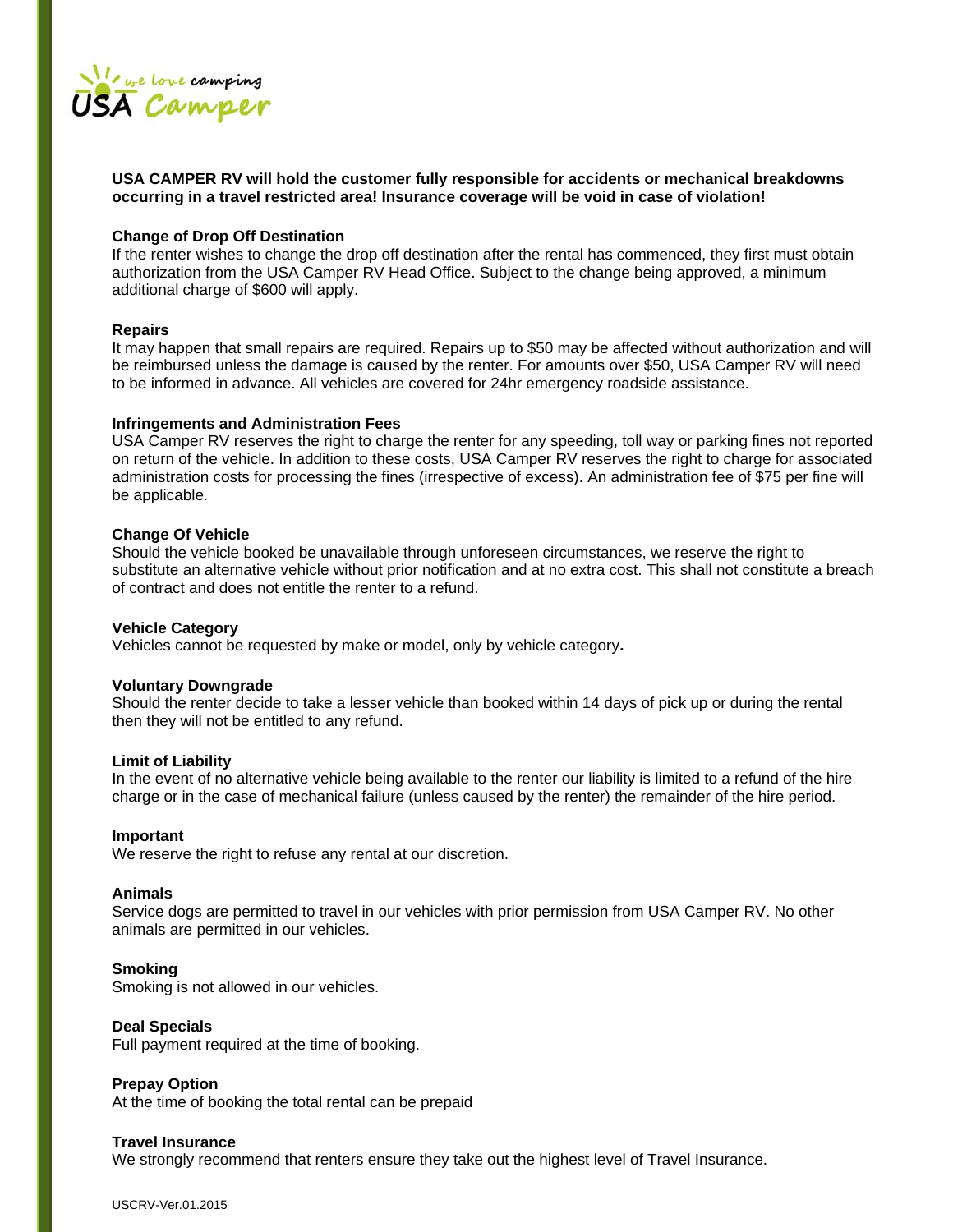

# **Public Liability Insurance**

The public liability insurance is included in the nightly rental rate. USA Camper RV is insured for damages to third parties and/or their property. The public liability insurance that covers the registered drivers is only up to the statutory limit as stipulated by law of the State you are in at the time. This insurance amount is normally very low.

# **Supplemental Liability Insurance (Optional)**

Supplemental Liability Insurance (SLI) - may be purchased for an additional fee of 15.95USD per day . SLI provides the customer and any authorized driver on the rental contract with an increased limit of liability protection for up to US\$1,000,000 toward 3rd party damage claims.

#### **Property Damage**

The renter is responsible up to the amount of \$1,000 for the cost of damage to the rented Vehicle. The renter is also responsible for the cost of demurrage for the period the Vehicle is unavailable due to repairs. The Liability is applicable regardless of who is at fault and must be paid at the time the accident is reported to USA Camper RV, not at the completion of the rental Period. In addition to the Liability an administration fee of \$75 will be charged per claim.

# **Standard Liability**

USA Camper RV's rental charge includes a Standard Liability of \$1,000. A Deposit of \$1,000 will be collected at the time of entering into the Rental Contract. **This deposit can be paid in Cash in Euro/ Pound/ Dollar or can be wired in our German bank account.** We do not except Credit Cards for deposit.

# **Premium VIP Coverage VIP**

Vacation Interruption Protection US\$15a Day

VIP includes secondary Comprehensive and Collision coverage for the rented vehicle with a deductible (liability) of US\$500 per incident.

Coverage includes but is not limited to:

- Accidental damages to the vehicle (renters or third party's fault)
- Windshield & Glass Damage
- Vehicle Theft & Fire (personal property and items in the vehicles are always excluded)
- Vandalism

|                                                                                               | <b>Basic Insurance</b><br>(included in daily rental)<br><b>DEDUCTIBLE PER</b><br><b>OCCURRENCE</b> | <b>VIP Insurance \$15/day only</b><br>\$500 Deducetbile<br><b>DEDUCTIBLE PER</b><br><b>OCCURRENCE</b> |
|-----------------------------------------------------------------------------------------------|----------------------------------------------------------------------------------------------------|-------------------------------------------------------------------------------------------------------|
| Fire & theft (Personal Contents Not<br>Covered)                                               | \$1.000                                                                                            | \$0                                                                                                   |
| Windshield & glass Damage                                                                     | \$1.000                                                                                            | \$0                                                                                                   |
| Motor Vehicle Accident (also involving<br>wildlife) / Vandalism /<br>Hit & Run / Hail / Storm | \$1.000                                                                                            | \$500                                                                                                 |
| Vehicle Accident protection against<br>uninsured motorists                                    | \$1.000                                                                                            | \$0                                                                                                   |
| <b>SECURITY DEPOSIT</b>                                                                       | \$1,000                                                                                            | \$1,000                                                                                               |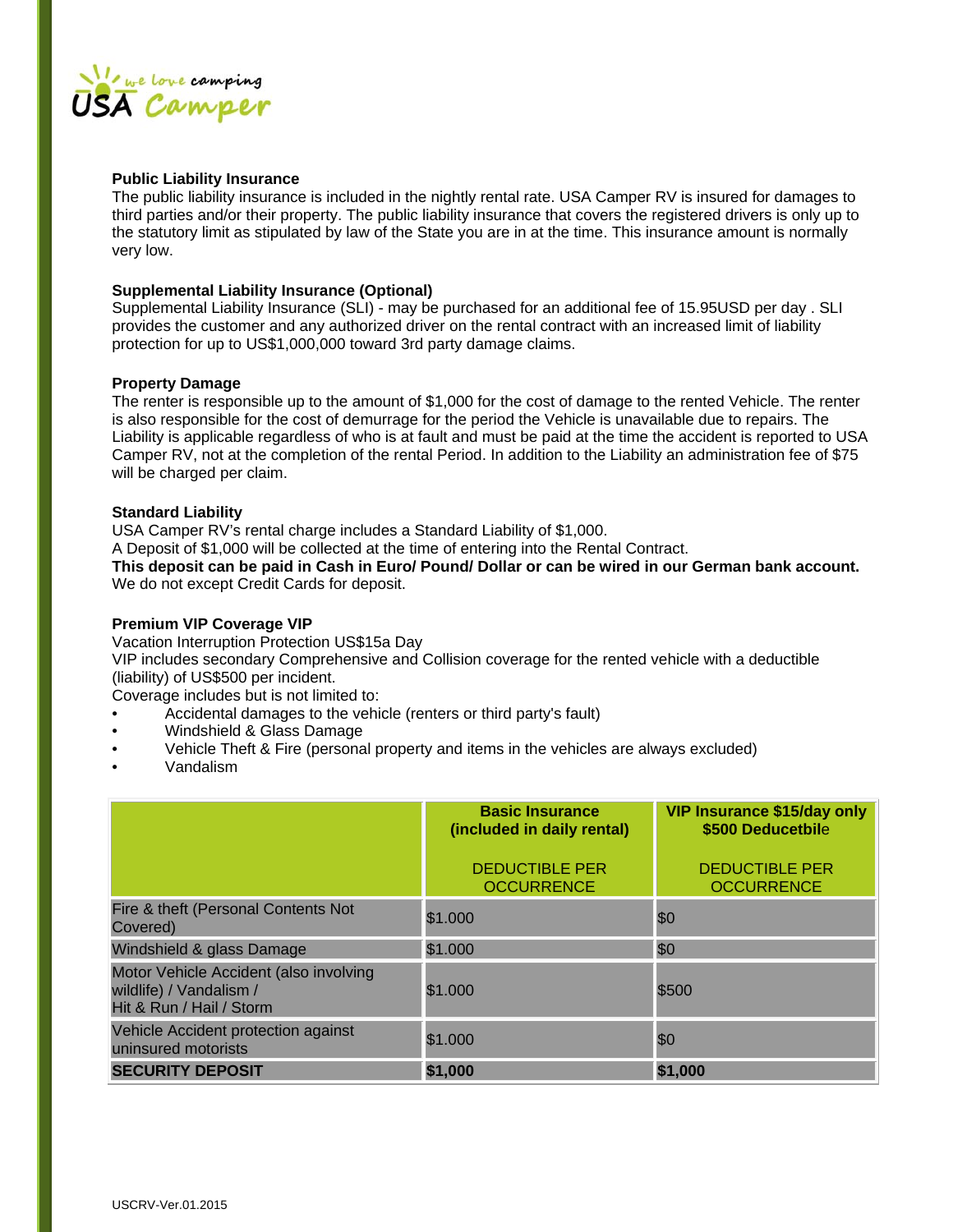

# **Collision Damage Waiver (CDW)**

This Option can be purchased through ELVIA Selbstbehalt-Ausschluss CDW. We also offer a this insurance directly to the client.

https://www.allianz-reiseversicherung.de/business/produkte-leistungen/versicherung/reiseschutz/sonderreiseschutz/

CDW protects against:

- Accidental damages
- Windscreen (1 windscreen covered per rental)
- Protection against theft and vandalism
- Protection against uninsured motorists

# **Damage NOT covered by Insurance**

Negligent Damage. Customer assumes unlimited responsibility for Negligent Damage. "Negligent Damage" refers to accidents caused as a result of Driver's negligence and includes but is not limited to: Accidents occurring off public roads.

Accidents occurring while backing up or parking without a guide.

Damage caused by freezing of the vehicle's systems

Deliberate or willful damage caused by renter or guests.

Interior damages caused by renter or guests.

Failure to maintain all fluid levels or follow proper operating procedures.

Driving under the influence of alcohol, drugs or other controlled substances.

Traveling in restricted areas.

Overloading the vehicle and exceeding the carrying or tow capacity.

Carrying more passengers than having seat belts available.

Failure to use specified fuel.

Operation by anyone under 25 years or over 79 years of age unless approved by USA CAMPER RV.

Damages and accidents caused during breach of rental contract or use of rented vehicle for illegal activities

#### **Deposit**

A deposit of \$1000.can be paid in Cash in Euro/ Pound/ Dollar or can be wired in our German bank account. **We do not except Credit Cards for deposit.** The deposit is fully refundable when the vehicle is returned to the correct location on time, is full of fuel and all other terms of the Rental Contract have been complied with. If there is damage to the vehicle on its return, the Deposit will be used to cover the cost of such damage up to the amount of the relevant Liability. However, if the terms of the Rental Contract are breached and the deposit is insufficient to cover the damage then any extra cost will be charged. Deposit Roll Over's are permitted for USA Camper RV multi hires only within the same Country when the deposit is banked.

#### **Breakdowns**

Expenses are covered in the event of a mechanical breakdown requiring the vehicle to be in repair for more than 48 working hours as follows:

USA CAMPER RV, the Renter will be reimbursed for the greater of: (i) the gross daily rate or: (ii) expenses for hotel rooms up to US \$25.00 per person per night and car rental up to US \$50.00 per day per motor home to a maximum of US \$1,500.00 per tour. Receipts for all incurred expenses must be presented for refund. Defects on Radio / CD / TV / DVD / GPS, generator, air conditioning, refrigerator, microwave, cruise control, awning, slide-out malfunction, etc. are not considered to be mechanical breakdowns and excluded from refunds. Client refund or reimbursement requests must be received in writing with all supporting documentation no later than 45 days after rental return to be eligible for compensation consideration.

#### **Maintenance and Use Responsibility**

Client is responsible for routine maintenance while traveling (checking coolant, oil, tire pressure, etc.), as well as immediately reporting mechanical failures. Clients may be held responsible for mechanical damage due to